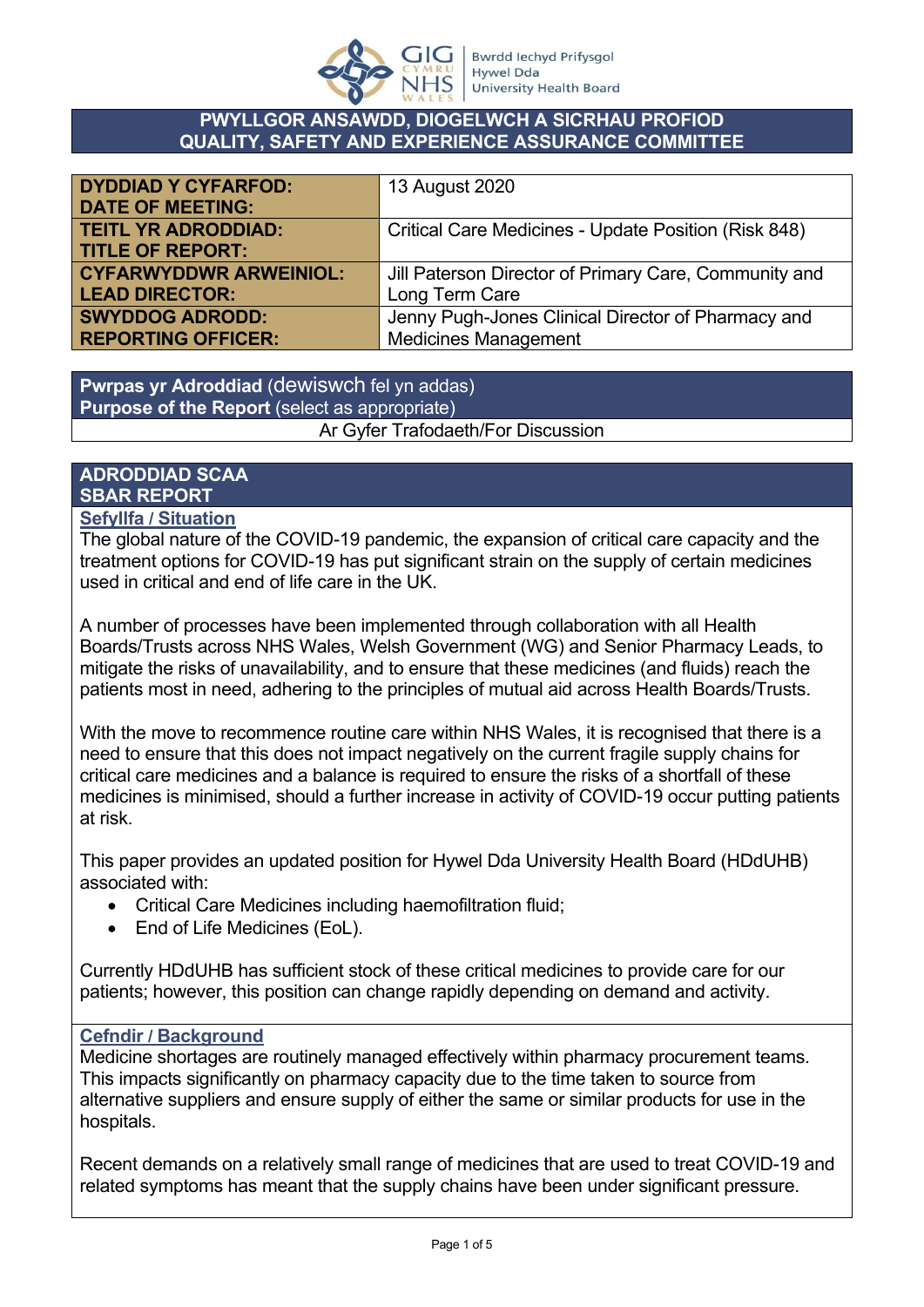The NHS Wales COVID-19 Operating Framework recognises moves to recommence routine care within NHS Wales. A significant proportion of COVID-19 patients will require critical care and many will require invasive ventilation. WG are proposing guidance intended to support situations where medicines are in short supply specifically where the future course of COVID-19 is unknown and is aligned with the World Health Organisation's guidance on [Maintaining](file:///C:/Users/Da086409/AppData/Local/Microsoft/Windows/Temporary%20Internet%20Files/Content.Outlook/2J73DDEB/Maintaining%20essential%20health%20services:%20operational%20guidance%20for%20the%20COVID-19%20context)  [essential health services: operational guidance for the COVID-19 context](file:///C:/Users/Da086409/AppData/Local/Microsoft/Windows/Temporary%20Internet%20Files/Content.Outlook/2J73DDEB/Maintaining%20essential%20health%20services:%20operational%20guidance%20for%20the%20COVID-19%20context). Part 1.8 of that guidance refers to maintaining the availability of essential medications, equipment and supplies. *In general, critical care medicines should only be used for routine care when stock levels are above the minimum level required to meet anticipated COVID-19 demand.*

#### **Asesiad / Assessment**

To ensure that the Health Board is confident of resuming routine work while maintaining a level of assurance that, if an outbreak occurred at short notice, the stocks of critical care medicines would be sufficient to provide the necessary care for our patients, a number of actions have been implemented, including safeguarding a level of stock and an early alert system when/if the supply chain comes under pressure. This will provide sufficient time for adjustments to be made for routine operations if necessary, to ensure the Health Board is prepared for a potential increase in activity and demand.

WG recommends that no organisation should assume any procedure which requires an anaesthetic, sedative, analgesic or neuromuscular blocking agent can go ahead without first ensuring either:

- The required medicines for use during and following the procedure are available and can, if necessary, be replenished;
- If the required medicines cannot be replenished, they can be safely substituted by alternative medicine which is of similar clinical efficacy and for which supply is less constrained; or
- Stocks of the required medicine are sufficient for use in other potentially more urgent situations including being readily available in case of increased demand from new cases of COVID-19.

HDdUHB is currently working on a peak COVID-19 demand of **20 ventilated patients** in Critical Care beds. On this basis, there will need to be enough critical care medication to support care for up to **20 patients for 4 days**. The stock level within the HB of the following groups of medicines is being monitored closely by Pharmacy:

- Neuromuscular blocking agents
- Sedation
- Vasopressors
- Opioids

Current stock will be monitored against the need to support 20 ventilated beds for 4 days and compared to the *average 10 day usage during 2019*. If stock levels of one or more of the above groups fall below this predetermined level, the Acute Bronze Group will be informed in order that a clinical decision can be made on the action that should be taken with regards to upcoming planned care, following the suggested decision making framework below: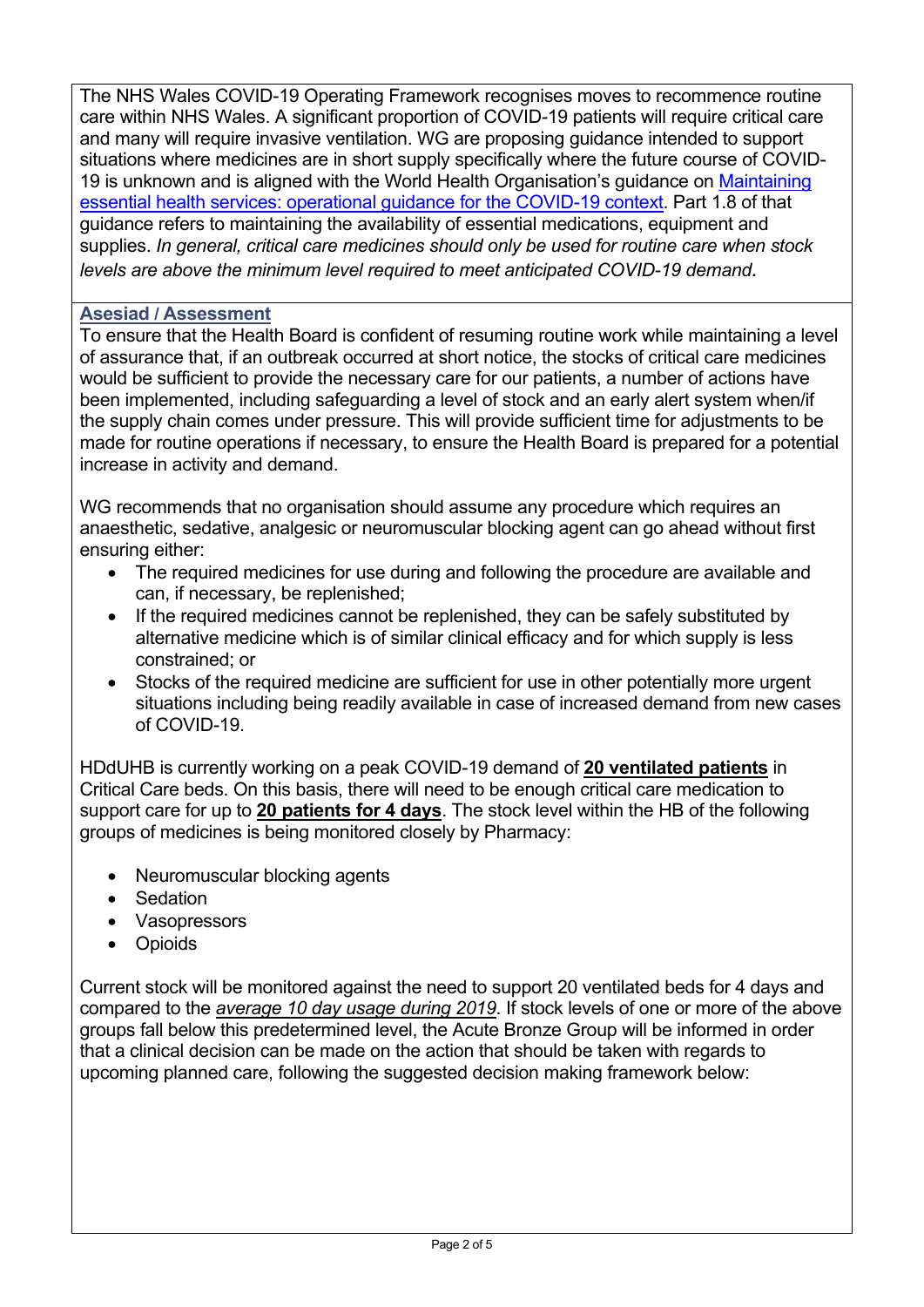| Stock level > Critical Care<br>functional capacity* | Supply chain active                                           | Supplies above the estimated COVID<br>requirement should be made available for                                                                                                                                                            |
|-----------------------------------------------------|---------------------------------------------------------------|-------------------------------------------------------------------------------------------------------------------------------------------------------------------------------------------------------------------------------------------|
|                                                     |                                                               | routine care                                                                                                                                                                                                                              |
| Stock level at functional<br>capacity*              | Supply chain active                                           | Supplies above the estimated COVID<br>requirement should be made available for<br>routine care                                                                                                                                            |
| Stock below functional<br>capacity*                 | Supply chain active                                           | Medicines stock should be allocated to support<br>routine care and replenished. Where stock<br>cannot be fully replenished, use where medicine<br>is needed to support priority procedure<br>types/lists                                  |
| Stock level at functional<br>capacity*              | Supply chain issue with 1<br>or more group(s) of<br>medicines | Medicines stock should be allocated to support<br>routine care and replenished. Where stock<br>cannot be fully replenished, use where the<br>medicine is needed to support priority procedure<br>type/lists                               |
| Stock below functional<br>capacity*                 | Supply chain issue with 1<br>or more group(s) of<br>medicines | Supplies should be allocated to support routine<br>care on a patient by patient basis and where it is<br>determined there is an immediate need for the<br>medicine and no clinically suitable alternative is<br>appropriate or available. |

The process for escalating issues with stock will be as follows:

- If stock/supply chain issues signal Amber or Red as above, the situation will be highlighted to the Acute Bronze Group at their weekly meetings.
- If urgent issue arises any other day of the week it should be escalated to the acute site General Managers for immediate action.

## **Further Mitigation**

To reduce the risk of disruptions to the supply chain of these medicines in the case of a further outbreak of COVID-19, a number of additional actions continue to be implemented to mitigate the risks, as follows:

- All Health Boards/Trusts in Wales have agreed this process for access to medicines.
- A number of actions to conserve existing stocks e.g. vial sharing.
- National activity to set up temporary aseptic production unit to produce ready to use prefilled syringes from bulk products.
- Working with lead clinicians to pre-empt changes to practice where certain medicines are unavailable, sourcing alternatives where possible, based on the Guidance issued by the Royal College of Anaesthetists.

## **Haemofiltration Fluids**

Current stocks across Wales remain good and close working with the relevant companies indicates that the pressures seen at the beginning of the outbreak have reduced. Actions taken to reduce the risk of further shortages being identified at very short notice include:

- In line with principles of mutual aid across organisations in Wales, Health Boards have agreed to share current stock levels to ensure access for patients when needed within Wales.
- The renal network has developed guidance on use of Baxter products for patient receiving Fresenius Kabi (FK) products to support increased resilience.
- Work with clinicians to provide guidance on treatment goals to conserve fluids.
- Exploring alternatives in urgent cases such as possible use of dialysis machines.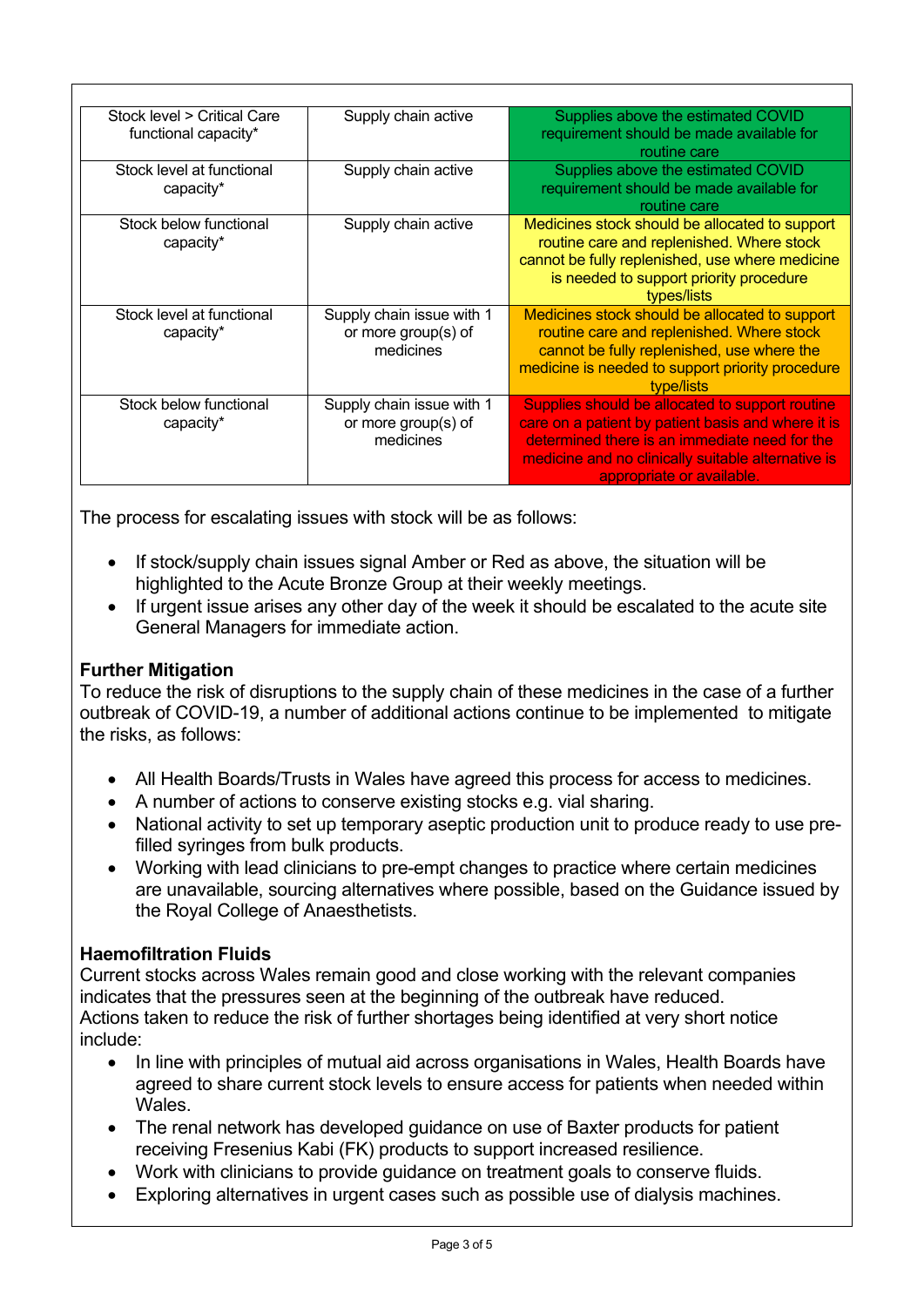## **End of Life (EoL) Medicines**

Through collaboration with the military, pharmacy and NHS Couriers with WG support, a system has been implemented that ensures that any patient, anywhere in Wales, has access to EoL medicines within 2 hours of the clinician making the decision of need. This is being managed through six hubs across Wales including Bronglais General Hospital (BGH) and Glangwili General Hospital (GGH) through the provision of a **J**ust in time **E**mergency **M**edicines Pack (JEMP). The use of a centralised hub has maintained the supply chain more effectively and ensured visibility of stock, allowing movement if required from one hub to another to meet patient need.

In addition, Welsh Ambulance Service NHS Trust (WAST) ambulances have carried an increase level and variety of EoL medicines that they have used effectively during recent months. It is likely that this will remain as standard stock in the future following a review of activity and need.

The number of Community Pharmacies that stock a wider range of EoL medicines has increased from 9 to 14 providing accessible cover for the geographical region of HDdUHB. This has made it easier to locate and reduce the time spent by patient's families and district nursing teams accessing these medicines.

The JEMP service is currently under review as there remains pressures on the system with the need for the six hubs and NHS couriers to be available 24/7 when the demand is currently low. It may be necessary to step the service down in the near future, with an option to re-instate at short notice should the need arise.

These actions have ensured that the supply chain has remained intact and while there have been shortages these have been managed proactively with suitable alternatives being made available.

#### **Risks**

The mitigating actions for critical medicines put in place, and those remaining in place, together with reduced concerns of the supply chain has led to a reduction in the current risk score. If further alerts arise identifying shortages of critical medicines, alongside increased activity, then this will be reviewed accordingly.

The revised risk score (848) has been reduced from 20 to 12 and now, following further review to 8, as follows:

This risk is avoidable harm to patients due to potential unavailability of critical care medicines including haemofiltration fluids.

Likelihood 2 Consequence 4 **Risk Score 8** 

**Argymhelliad / Recommendation**

For QSEAC to note the updated position for HDdUHB and support the actions taken to mitigate the shortages of critical care medicines.